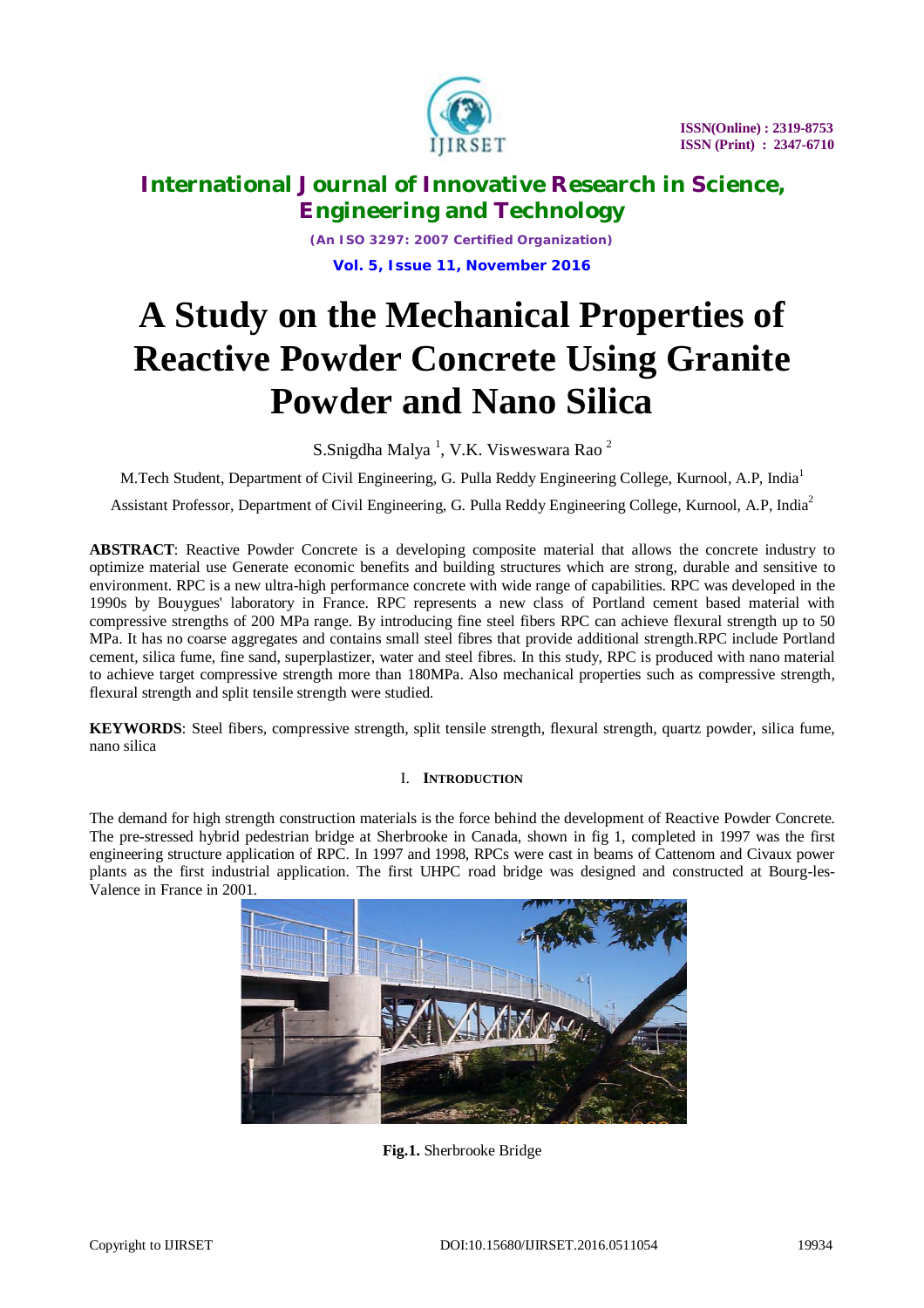

*(An ISO 3297: 2007 Certified Organization)*

### **Vol. 5, Issue 11, November 2016**

Ultra high performance concrete is characterized primarily with high strength (>150MPa), and when it is reinforced with steel fibers, exhibits high ductility.

Original Reactive Powder Concrete (RPC), otherwise known as ultra high performance concrete (UHPC), was developed through microstructural enhancement techniques for cementitious materials. RPC term has been used to

Describe a fibre- reinforced, superplasticized, silica fumecement mixture with very low water-cement ratio, characterized by the presence of very fine aggregates instead of ordinary aggregate. In fact, it is not a concrete because there is no coarse aggregate in the cement mixture. Fibers are incorporated in RPC in order to enhance the fracture properties of the composite material. The advantages of Reactive Powder Concrete (RPC) include higher durability, ductility and strength in comparison with normal concrete and fiber reinforced concrete due to its extremely low porosity, dense matrix, high tensile/compressive strength, and ductile tensile behavior. In comparison with normal steel reinforced concrete, the application of RPC is expected to improve the resistance of buildings and infrastructures under extreme mechanical and environmental loads.

In Reactive Powder Concrete (RPC) silica fume by itself, do not contribute to the strength dramatically, although it does contribute to the strength property by being very fine pozzolanic material and also creating dense packing and acting as pore filler of cement paste. Silica fume is much more reactive than fly ash or any other natural pozzolana. The reactivity of pozzolana can be quantified by measuring the amount of Ca (OH)2 in the cement paste at different times. Pozzolanic silica is added in the stoichiometric quantity necessary to react with all the calcium hydroxide that would be produced assuming complete cement hydration. The Hydration reaction is as follows;

> 2C3S + 6H **--→** C3S2H3 + 3CH 2C2S + 4H **→** C3S2H3 + CH

[Where  $C = CaO$ ;  $S = SiO2$ ;  $H = H2O$ ]

The C3S2H3 is referred to as C-S-H or calcium silicate hydrate. The calcium hydroxide (CH) produced by hydration occupies  $20 - 25%$  of the cement paste by volume and makes no contribution to strength and durability. Addition to amorphous silica fume and fly ash forms further desirable C-S-H at the expense of calcium hydroxide.

$$
CH+S+H\longrightarrow C\text{-}S\text{-}H
$$

It is also observed that the cement paste undergoes distinct densification. The improvement offered by this densification includes an increase in strength and decrease in permeability. Strength of the RPC is almost one digit higher than that of normal high Strength concrete.Builders of high rise concrete structures also could benefit from higher strength concrete by large reduction in dead load

### **OBJECTIVE:**

So the basic objective of the current investigation is to experience the production of RPC. The key issues of the study are:

- To develop RPC of compressive strength more than 180 Mpa
- To reduce fine aggregate content so, fine aggregate is replaced with Granite powder. Since target compressive strength is not achieved, nano material is used in RPC mix.
- RPC mixes are designed by variation in Granite content and nano material.

### **II. LITERATURE REVIEW**

Extensive research works both National and International level has been used done on the use of various admixtures in mortars and concrete with common goal. To modify the properties of traditional concrete to the desired level suitable to the specific circumstances. To bring down the increasing cost economics of cement, building block and high strength concrete.

Many researchers have carried out studies on RPC in the past years to assess the properties and its behaviour. Researchers have studied on choosing ingredients, choice of curing regime, particle packing of mix proportions to assess the mechanical and durability properties. Some of the works carried out are discussed below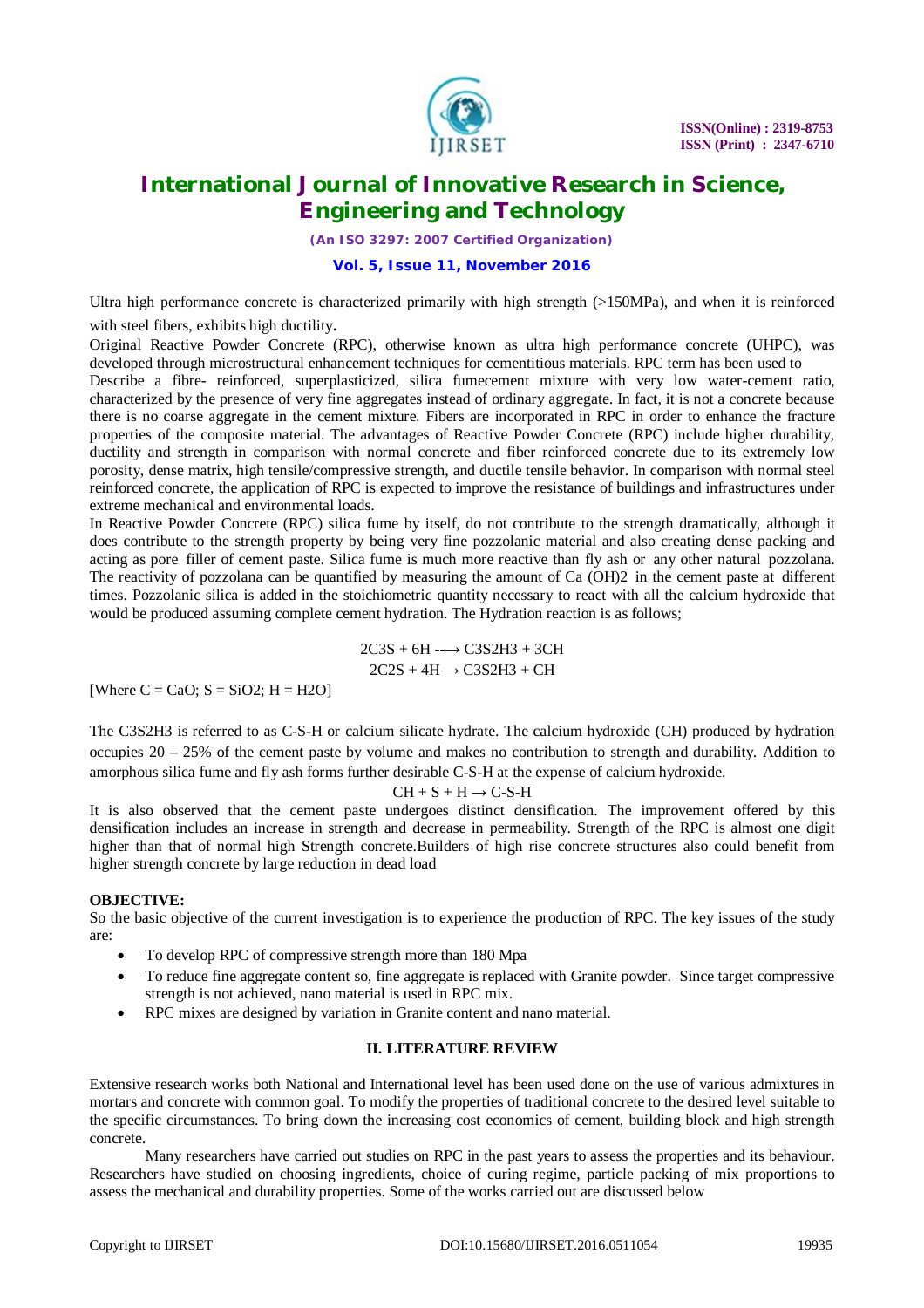

*(An ISO 3297: 2007 Certified Organization)*

### **Vol. 5, Issue 11, November 2016**

**Richard and Cheyrezy [1995]<sup>24</sup>**developed an ultra high strength ductile concrete designed RPC (Reactive Powder Concrete) with the basic principles of enhancing the homogeneity by eliminating the coarse aggregate and enhancing the microstructure by post-set heat treatment, In addition, the ductility and tensile strength of concrete is increased by incorporating small, straight, high tensile microfibers. Two types of concretes are developed and designated as RPC 200 and RPC 800. These concretes had exceptional mechanical properties, which resulted in elimination of reinforcement, and reduction of materials resulting in reduction of self-weight resulting in cost savings.

**Chan Yin-Wen and ChuetShu-Hsien [2002]<sup>3</sup>** has studied the bond characteristics of steel fiber on matrix of reactive powder concrete by changing the content of silica fume ,arriving optimum content of silica fume, various silica fume contents ranging from 0% to 40% were used in the mix proportions. The bond characteristics in terms of bond strength and pullout energy, etc. The bond strength and pullout energy were higher at between 20% and 30% silica fume dosage. Result show that the incorporation of silica fume in RPC matrix effectively enhances the steel fiber matrix bond characteristics due to the interfacial toughing effect upon fiber slip.

**Dattatreya.J.K et al., [2007]<sup>9</sup>** studied several particle packing models to develop a mix proportion for the reactive powder concrete. The optimization of granular packing of the ingredients was an important factor for getting enhanced mechanical and durability properties. RPC mixes in which the process of optimization of granular fraction was extended to include the quartz powder also in addition to fine aggregate. The optimized granular packing of ingredients like silica fume, quartz powder, standard sand with cement and experimental results were compared with the theoretical packing models

**Halit Yazici et al.,[2009]<sup>14</sup>**studied the effect of curing conditions on mechanical properties of reactive powder concrete (RPC) containing mineral admixtures. The admixtures ground granulated blast furnace slag (GGBFS) and class-C fly ash (FA) were researched under standard curing,autoclave curing and steam curing were studied. Mechanical properties like compressive strength flexural strength and toughness were evaluated. Test results showed that, steam and autoclave curing enhance the compressive strength of RPC mixes with admixtures compared to the standard curing. Decreasing the cement content reduces heat of hydration and shrinkage which are normally important problems for conventional RPC. On the other hand, flexural strength and toughness of RPC decreased considerably after steam and autoclave curing compared to 28-day standard curing.

**Zheng Wenzhong et al., [2013]<sup>33</sup>** have studied compressive strength and tensile strength of reactive powder concrete at elevated temperature. The influence of temperature, time duration, size of specimens and explosive spalling in the heat treatment range of 20  $\mathrm{^0C}$ -800  $\mathrm{^0C}$  were evaluated. The result shows that steel fiber 2% by volume content can prevent explosive spalling of RPC and enhance the compressive and tensile strength. Cube compressive strength decreases at temperatures 100  $^{0}C$ , above 600  $^{0}C$  and increases at temperature from 200  $^{0}C$  to 500  $^{0}C$ . As the fiber content increases, the cube compressive strength of RPC increases at below 300 $^{\circ}$ C but decreases above 300 $^{\circ}$ C. The tensile strength of RPC with steel fiber decreases at temperatures below 200 $^{\circ}$ C increases at temperature ranging from 200  $\mathrm{^0C}$  to 300  $\mathrm{^0C}$  and decreases at temperatures above 300  $\mathrm{^0C}$ .

### **III. MATERIAL PROPERTIES**

*Cement:* Ordinary Portland cement (OPC) of Ultra Tech brand and 53 grade confirming to IS: 12269-1987, specific gravity of cement is 3.1

*Water:* Potable water was used for mixing.

*Quartz Powder:* For RPC mixes designed to be temperature cured, additional silica is necessary to modify the CaO/SiO ratio of the binder. In these cases powdered quartz flour with a mean particle size of  $10 - 15$  µm was employed. Quartz powder is brought from Chandra Swadi Minerals Kurnool. Specific gravity is 2.6 and particle size ranges from 10 to 45μm.

*Granite:* Granite used in this study is brought from The Industrial Area Kallur Kurnool. Two different gradations are used, having size between 2.36 mm and 1.18mm, between 1.18mm and 600 micron in different proportions.

*Fine Aggregate:* RPC is produced using manufactured sand having particle size less than 2.36mm.Two different gradations are used, having size between 2.36 mm and 1.18mm, between 1.18mm and 600 micron in different proportions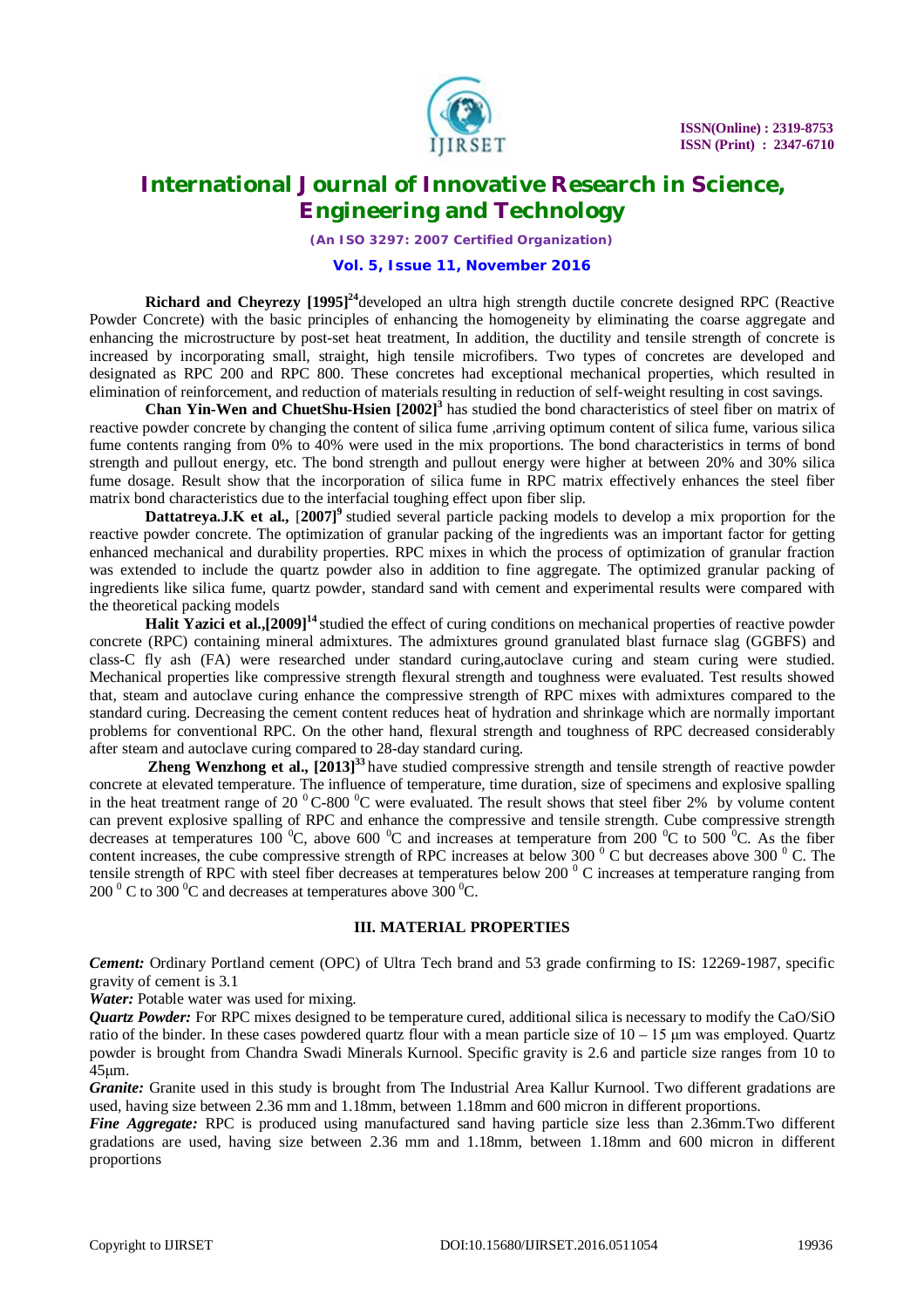

*(An ISO 3297: 2007 Certified Organization)*

### **Vol. 5, Issue 11, November 2016**

*Silicafume:* A highly reactive silica pozzolan is an essential component of reactive powder concrete. Silicafume is brought from Astra chemicals Ltd, Chennai. Properties of silicafume are mentioned in the following table 1

| Table I Flivsical properties of Silica fullie |                       |  |  |  |  |
|-----------------------------------------------|-----------------------|--|--|--|--|
| Property                                      | Result                |  |  |  |  |
| Particle size                                 | $0.5 \mu m - 1 \mu m$ |  |  |  |  |
| Pack density                                  | $0.76$ gm/cc          |  |  |  |  |
| Moisture content                              | 0.058%                |  |  |  |  |
| Specific gravity                              | 2.63                  |  |  |  |  |

### **Table 1 Physical properties of Silica fume**

*Superplasticizer:* Master Glenium sky 8233 formely B-233 which is poly-carboxylic ether based superplasticizer is used. It is brought from BASF India Ltd construction chemicals –Secundarabad. Properties of superplasticizer are mentioned in the following table 2

| Table 2 I hysical properties of Super plasticizer |                                 |  |  |  |
|---------------------------------------------------|---------------------------------|--|--|--|
| Aspect                                            | Light brown liquid              |  |  |  |
| <b>Relative Density</b>                           | $1.08 + 0.01$ at $25^{\circ}$ c |  |  |  |
|                                                   |                                 |  |  |  |
| Chloride ion content                              | $-0.2\%$                        |  |  |  |

### **Table 2 Physical properties of Super plasticizer**

*Steel fibers:* Hook end steel fibers are used with aspect ratio of 56 having dia of 0.45mm and length of 25mm. It is brought from STEWOLS INDIA (P) LTD. The properties of steel fibers are as follows

| <b>Chemical composition of mild steel fibers</b> | $\frac{0}{0}$ |
|--------------------------------------------------|---------------|
|                                                  | 0.030         |
| Mn                                               | 0.330         |
| C.<br>لات                                        | 0.035         |
|                                                  | 0.014         |
|                                                  | 0.009         |

### **Table 3 Chemical composition of steel fibers**

### **Table 4 Mechanical properties of Steel fibers**

| Mechanical properties of steel fibers |                           |  |  |  |  |
|---------------------------------------|---------------------------|--|--|--|--|
| Dia                                   | $0.45$ mm                 |  |  |  |  |
| Length                                | $25$ mm                   |  |  |  |  |
| Tensile strength                      | 1175Mpa                   |  |  |  |  |
| Tolerance for diameter and length     | $(\pm)10\%$ (AS PER ASTM) |  |  |  |  |

### *Nano silica:*

.

Nano Silicaused is confirmed to ASTM C1240 and IS 15388:2003. Nano Silica is brought from Astra chemicals Ltd, Chennai. Properties of nano silica are mentioned in the following table 5

| Table 5 Physical properties of Nano silica |  |  |  |  |  |  |  |
|--------------------------------------------|--|--|--|--|--|--|--|
|--------------------------------------------|--|--|--|--|--|--|--|

| Property                         | Result  |
|----------------------------------|---------|
| Specific surface area $(m^2/Kg)$ | 202     |
| $SiO2$ content $(\%)$            | 99.88   |
| Particle size                    | 17 nano |
| Density $(g/l)$                  |         |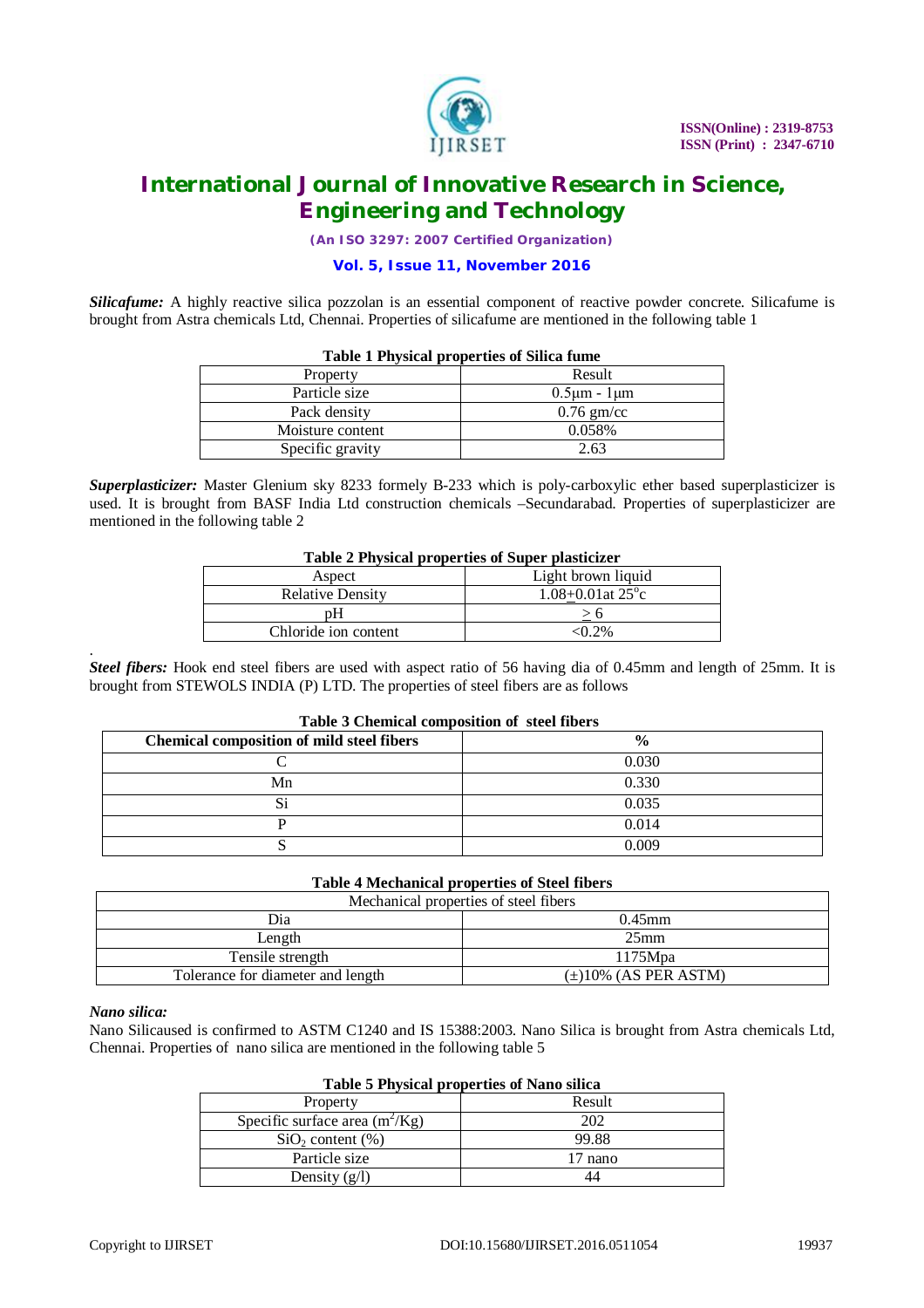

*(An ISO 3297: 2007 Certified Organization)*

### **Vol. 5, Issue 11, November 2016**

### **IV. EXPERIMENTAL PROGRAMME**

 In this study, water curing and thermal curing is used. Cube specimens of size 70.6mm x 70.6mm x 70.6mm, cylindrical specimen of size 100mm dia x 200mm high and beam specimens of size 100mm x 100mm x 500mm were cast and they are exposed to a temperature of  $200^{\circ}$ c in oven for duration of 24, 48 and 72 hours at the age of third day followed with water curing till 28 days. Use of the nano material increases the compressive strength from 120 MPa to 188 MPa. From this study, it is observed that, nano material, quartz powder, curing regimes affects the compressive strength and maximum compressive strength is achieved when 1.5% Nano Silica is used.

### **MIX PROPORTION**

As there is no mix design for RPC, mix design is referred from literature. From previous papers, it is observed that water/binder ratio is 0.2. The optimal dosage of steel fibers ratio is 2% by volume or about 155kg/m3..Quartz powder is used as filler and super plasticizer is added in mix to provide workability. Mix proportions of RPC mix with variation in Granite and variation in nano material are mentioned in the following mentioned tables

| <b>TADIC -0 IVILY I</b> TOPOLITON OF KEY WILLEV ATTAINED THE CHANNEL |        |        |        |        |        |  |
|----------------------------------------------------------------------|--------|--------|--------|--------|--------|--|
| <b>Materials</b>                                                     | $M-0$  | $M-1$  | $M-2$  | $M-3$  | $M-4$  |  |
|                                                                      | 100% S | 30% GP | 40% GP | 50% GP | 60% GP |  |
| <b>Cement</b>                                                        | 750    | 750    | 750    | 750    | 750    |  |
| Silica fume                                                          | 187.5  | 187.5  | 187.5  | 187.5  | 187.5  |  |
| <b>Quartz powder</b>                                                 | 300    | 300    | 300    | 300    | 300    |  |
| Sand                                                                 | 934.5  | 654.15 | 560.7  | 467.25 | 373.8  |  |
| <b>Granite powder</b>                                                |        | 280.35 | 373.8  | 467.25 | 560.7  |  |
| Super plasticizer                                                    | 11.25  | 11.25  | 11.25  | 11.25  | 11.25  |  |
| <b>Steel fibers</b>                                                  | 156.2  | 156.2  | 156.2  | 156.2  | 156.2  |  |
| Water                                                                | 187.5  | 187.5  | 187.5  | 187.5  | 187.5  |  |
| Net w/b                                                              | 0.2    | 0.2    | 0.2    | 0.2    | 0.2    |  |
| $SP\%$                                                               | 1.5    | 1.5    | 1.5    | 1.5    | 1.5    |  |

#### **Table -6 Mix Proportion of RPC with Variation in Granite powder**

S- sand, GP – granite powder

#### **Table 7 Mix Proportion of RPC with Variation in Nano Material**

| <b>Materials</b>    | $M-0$    | $M-1$      | $M-2$ | $M-3$      | $M-4$        |
|---------------------|----------|------------|-------|------------|--------------|
|                     | $0\%$ NS | $0.5\%$ NS | 1% NS | $1.5\%$ NS | <b>2% NS</b> |
| <b>Cement</b>       | 750      | 750        | 750   | 750        | 750          |
| Silica fume         | 187.5    | 187.5      | 187.5 | 187.5      | 187.5        |
| Quartz powder       | 300      | 300        | 300   | 300        | 300          |
| <b>Sand</b>         | 934.5    | 654.15     | 560.7 | 467.25     | 373.8        |
| Nano silica         |          | 3.75       | 7.5   | 11.25      | 15           |
| Super plasticizer   | 11.25    | 11.25      | 11.25 | 11.25      | 11.25        |
| <b>Steel fibers</b> | 156.2    | 156.2      | 156.2 | 156.2      | 156.2        |
| Water               | 187.5    | 187.5      | 187.5 | 187.5      | 187.5        |
| Net w/b             | 0.2      | 0.2        | 0.2   | 0.2        | 0.2          |
| $SP\%$              | 1.5      | 1.5        | 1.5   | 1.5        | 1.5          |

S - sand, NS – Nano silica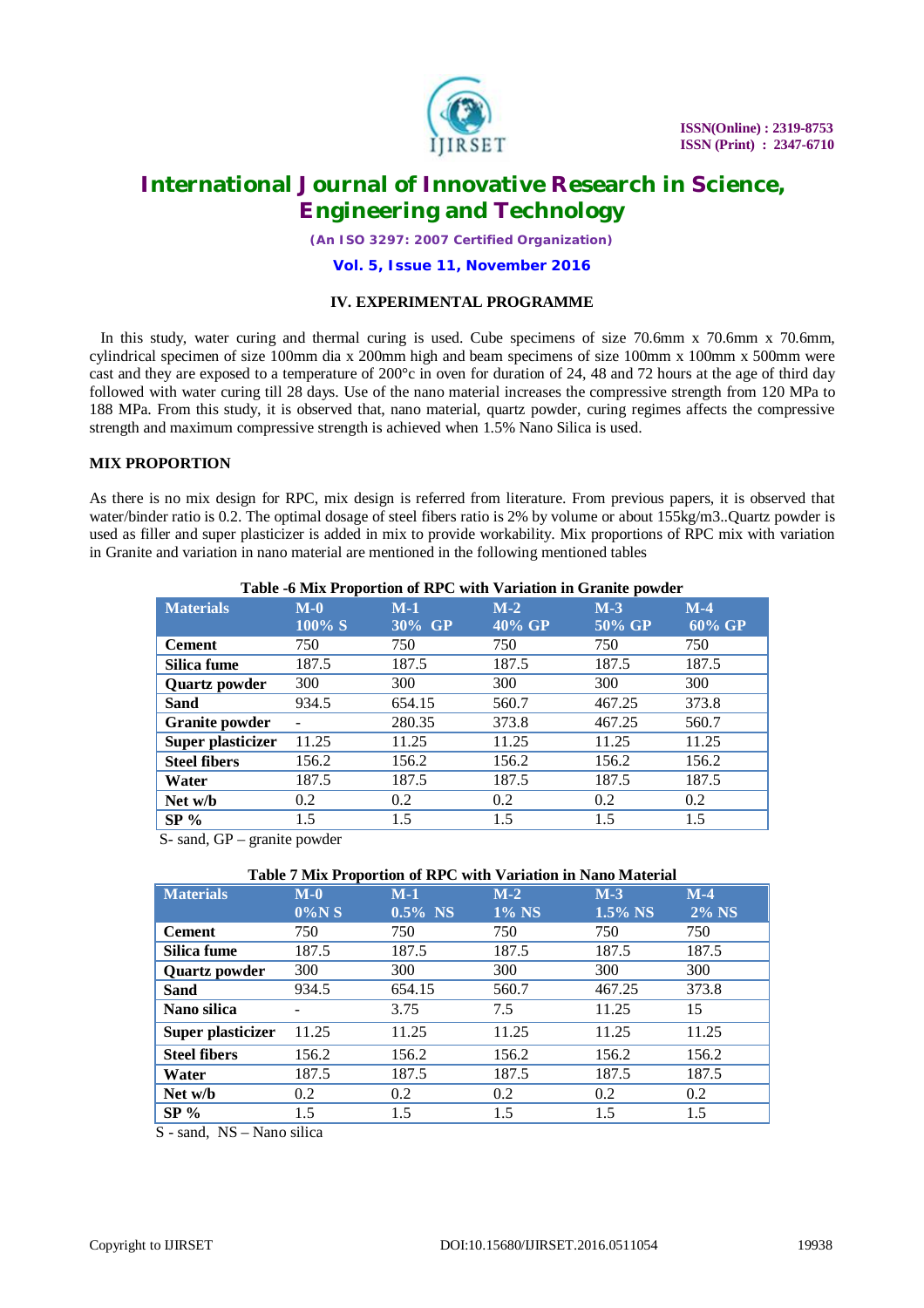

*(An ISO 3297: 2007 Certified Organization)*

### **Vol. 5, Issue 11, November 2016**

### **MIXING PROCEDURE**

The mixing procedure adopted for mixing RPC is followed by based on literature research.

- A pan mixer machine (40 kg capacity) was used to mix the RPC.
- Premix (dry ingredients) was placed in mixer pan, and mixed for about 3minutes while the mixer was rotating at a slow speed. Water (with  $\frac{1}{2}$  of SP) was added to premix slowly over the course of 2 minutes.
- After 1 minute, the remaining SP was added to premix and mixing was continued at slow speed for two or three minutes.
- Additional mixing was performed at this speed until a uniform mixture was achieved and the mixture was transformed to a flowable self-compacting consistency. The total mixing time for the various mixtures ranged from 20 to 25 minutes.
- Finally steel fibers were added to the mix slowly, when flowable consistency was achieved. After the fibers were added, mixing was continued for 2 minute to ensure that the fibers were well dispersed.

### **SPECIMEN PREPARATION AND CURING**

 For each mix, 3 cubes and 3 cylinders are cast. Size of cube is 70.6mm×70.6mm×70.6mm and cylinder size is 100mm dia  $\times$  200mm high and beams of 100mm x 100mm x 500mm Cubes, cylinders and beams are placed in oven at temperature of 200°c. After thermal curing for 24, 48, 72 hours they are placed in water till the date of testing



#### **TESTING**

 Cubes and cylinders are tested for compressive strength and split tensile strength at 28 days respectively. They are tested under Compression testing machine (CTM) of 2000KN capacity. As per 363R-929.99 Modulus of elasticity (GPa) is calculated which is related to compressive strength (Mpa). Following expression is used,

Theoretical Modulus of Elasticity =  $3.65\sqrt{f}c$ 

Where, fc is compressive strength in MPa



(a) Compression test (b) split tensile test (c) flexural strength test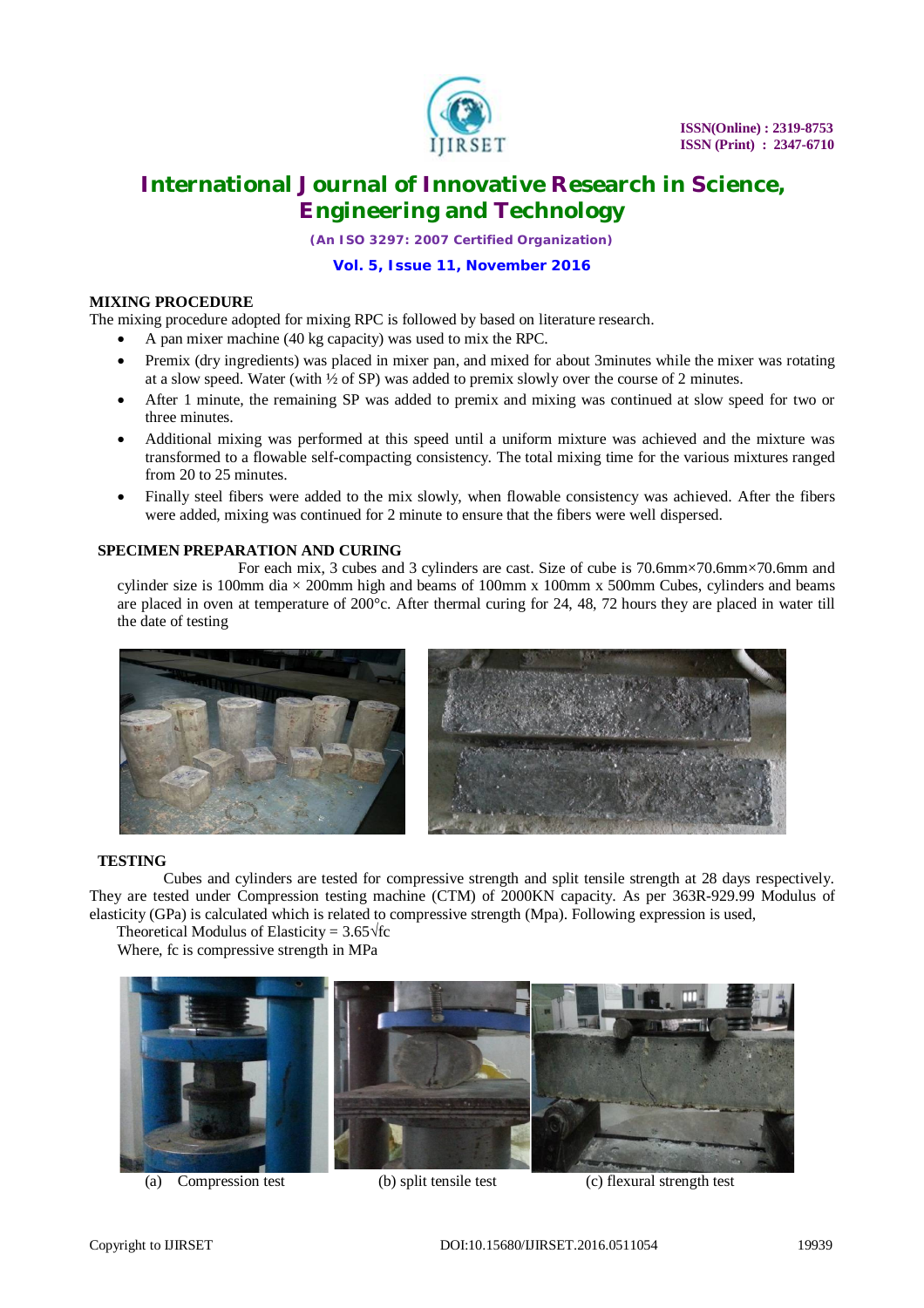

*(An ISO 3297: 2007 Certified Organization)*

### **Vol. 5, Issue 11, November 2016**

### **V. RESULTS AND DISCUSIONS**

Arriving a optimal composition with locally available materials is important to achieve compressive strength more than 180 Mpa. Hence the effect of several parameters on compressive strength were investigated which comprise of percentages of quartz powder and duration of temperature and curing regimes. During the mixing it was observed that the mixes appeared to be very sensitive to any variation of the quartz powder, sand to be added to the mixes. Till a date there is no standard guidelines for mix design of RPC, literature was referred to the design mixes.

### *A. DENSITY OF UHSC SPECIMENS*

The density of all specimens is varied between 23.44 - 26.06 KN/m3

### *B. EFFECT OF GRANITE POWDER ON COMPRESSIVE STRENGTH OF RPC*

Target mean strength is not achieved when Granite powder is used. When Granite powder content is increased, it is observed that strength is decreased. Maximum compressive strength for both 7 day and 28 days curing is observed at 50% Granite powder for samples which are thermally cured for 72hours.

# **Day of curing Mix proportions** 30% 40% 50% 60% 7 days 120.37 123.38 133.41 124.38 28 days 130.46 140.09 167.31 151.22



**Table 8 Regime Compressive Strength of RPC with Variation in Granite powder**



#### **Fig 2 Variation of Compressive Strength versus % of Granite powder**

#### *C. EFFECT OF NANO MATERIAL ON COMPRESSIVE STRENGTH OF RPC*

Nano material effects comprise interparticle void filling, acceleration of cement hydration, formation of additional C-S-H by pozzolanic reaction, higher compressive strength, improved frost resistance, lower permeability. Nano silica do not only fill in the voids left by the larger size particles, but by being highly reactive they react with calcium hydroxide and additionally act as nucleation sites for the production of very fine calcium- silicate- hydrate (C-S-H) phase. Small quantity of nano material is enough to increase its mechanical properties, if excess amount of nano silica is used, it reduces compressive strength. Maximum compressive strength is achieved when 1.5% nano silica is used.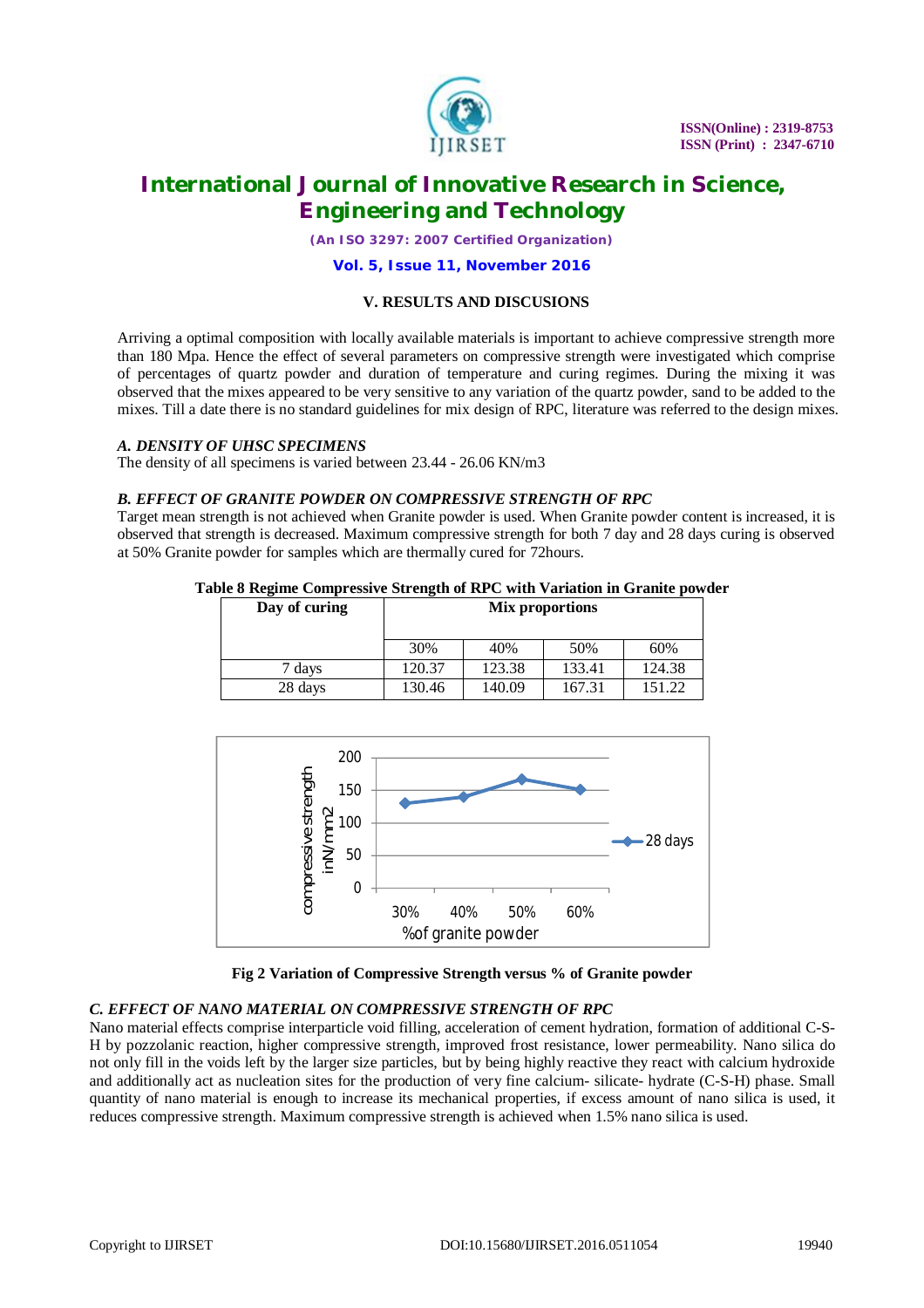

*(An ISO 3297: 2007 Certified Organization)*

### **Vol. 5, Issue 11, November 2016**

### **Table 9 Compressive Strength of RPC Mix in Mpa**

| Tuble > Completence building the or the country in the pu |        |         |        |        |        |  |
|-----------------------------------------------------------|--------|---------|--------|--------|--------|--|
| % of Nano silica                                          | $0\%$  | $0.5\%$ | 1%     | 1.5%   | 2%     |  |
| Thermal Curing 120.41                                     |        | 130.66  | 160.98 | 163.44 | 154.07 |  |
| for 24hrs                                                 |        |         |        |        |        |  |
| Thermal Curing                                            | 144.98 | 156.43  | 161.6  | 171.02 | 166.34 |  |
| for 48hrs                                                 |        |         |        |        |        |  |
| Thermal Curing                                            | 167.31 | 176.45  | 185.44 | 188.58 | 176.6  |  |
| for 72hrs                                                 |        |         |        |        |        |  |



**Fig 3 Variation of Compressive Strength versus % of Nano silica**

### *D. EFFECT OF CUIRNG REGIME ON COMPRESSIVE STRENGTH OF RPC*

Because of thermal curing, pozzalanic reaction of quartz powder, silicafume and nano material takes place.. If thermal curing is not done they just act as filler materials. In uhpc when the samples are palced in oven at temperature of 200°c, Tobermorite, Xonotlite and Scawatite are formed and these are identified by SEM and XRD analysis. It is observed that maximum compressive strength is achieved for samples which are thermally cured for 3 days



**Fig 4 Variation of Compressive Strength versus Curing Regime**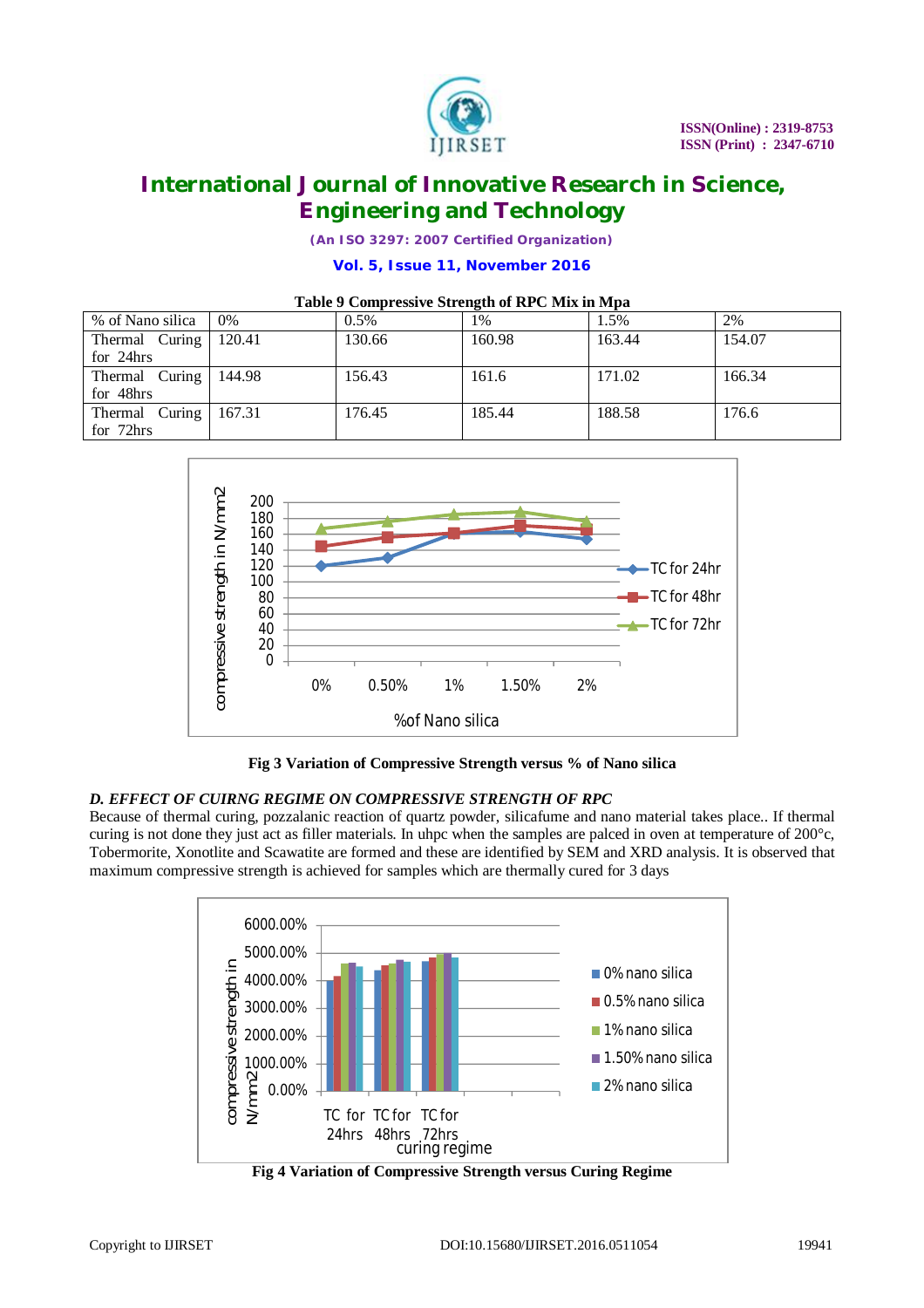

*(An ISO 3297: 2007 Certified Organization)*

### **Vol. 5, Issue 11, November 2016**

### *E. SPLIT TENSILE STRENGTH OF RPC*

Split tensile strength resuits with varying nano material and different curing conditions are presented in the following table. It is observed that maximum split tensile strength is achieved at one day thermal curing with 1.5% nano silica and Strength is increased at three days thermal curing.

### **Table 10 Split Tensile Strength of RPC Mix in Mpa**

| % of Nano silica       | 0%    | $0.5\%$ | 1%    | 1.5%  | 2%     |
|------------------------|-------|---------|-------|-------|--------|
| Thermal Curing         | 14.34 | 12.96   | 14.18 | 16.54 | 14.45  |
| for 24hrs              |       |         |       |       |        |
| Thermal Curing         | 14.50 | 14.54   | 14.54 | 19.14 | 16.44  |
| for 48hrs              |       |         |       |       |        |
| Thermal Curing   15.96 |       | 14.15   | 15.32 | 18.22 | 13.912 |
| for 72hrs              |       |         |       |       |        |



**Fig 5 Variation of Split Tensile Strength versus Curing Regime**

### *F. THERETICAL MODULUS OF ELASTICITY OF RPC*

The theoretical modulus of elasticity results with varying nano silica and different curing conditions are presented in the following table Variation of theoretical modulus of elasticity versus curing regime is presented. It is observed that three days thermal curing gives good results.

| $\%$<br>of<br>Nano | $0\%$ | $0.5\%$ | 1%    | 1.5%  | 2%    |
|--------------------|-------|---------|-------|-------|-------|
| silica             |       |         |       |       |       |
| TC for 24hrs       | 40.05 | 41.72   | 46.31 | 46.66 | 45.30 |
| TC for 48hrs       | 43.94 | 45.65   | 46.39 | 47.73 | 47.07 |
| TC for 72hrs       | 47.21 | 48.48   | 49.71 | 50.12 | 48.50 |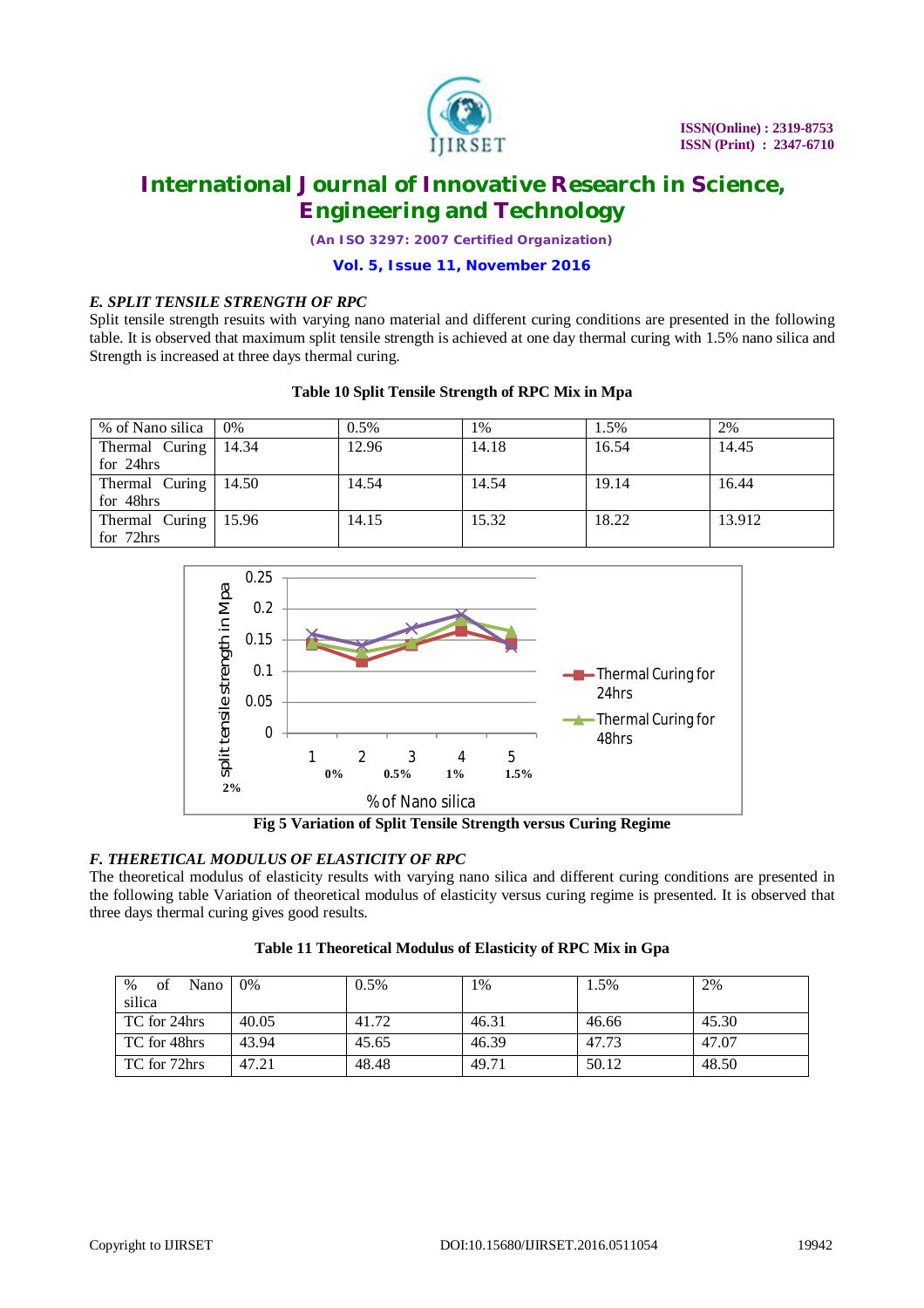

*(An ISO 3297: 2007 Certified Organization)*

**Vol. 5, Issue 11, November 2016**



**Fig 6 Variation of Modulus of Elasticity versus Curing**

### *G. FLEXURAL STRENGTH OF RPC*

The flexural strength of RPC results with varying the optimum percentage of nano silica and different curing conditions are presented in the following Target mean strength is achieved when 1.5% of nano silica is used. Maximum flexural strength for 28 days curing is observed at 1.5% of nano silica for samples which are thermally cured for 72hours

| Table 12 flexural strength of RPC Mix in Mpa |                 |       |
|----------------------------------------------|-----------------|-------|
| Days of curing                               | Mix proportions |       |
| 28 days                                      | $0\%$           | 1.5%  |
|                                              | 9.46            | 12.40 |



**Fig 7 Variation of Flexural Strength versus % of Nano silica**

### **VI. CONCLUSIONS**

### **From this study the following conclusions are given**

- Reactive Powder Concrete with compressive strength of more than 180 MPa can be produced using nano materials.
- Compressive strength of RPC with 1.5% nano silica is optimum at 200ºC thermal curing in 72 hours.
- The maximum compressive strength of 188.58 Mpa obtained for mix with 1.5% nano silica and 72 hours thermal curing at 200 ºc